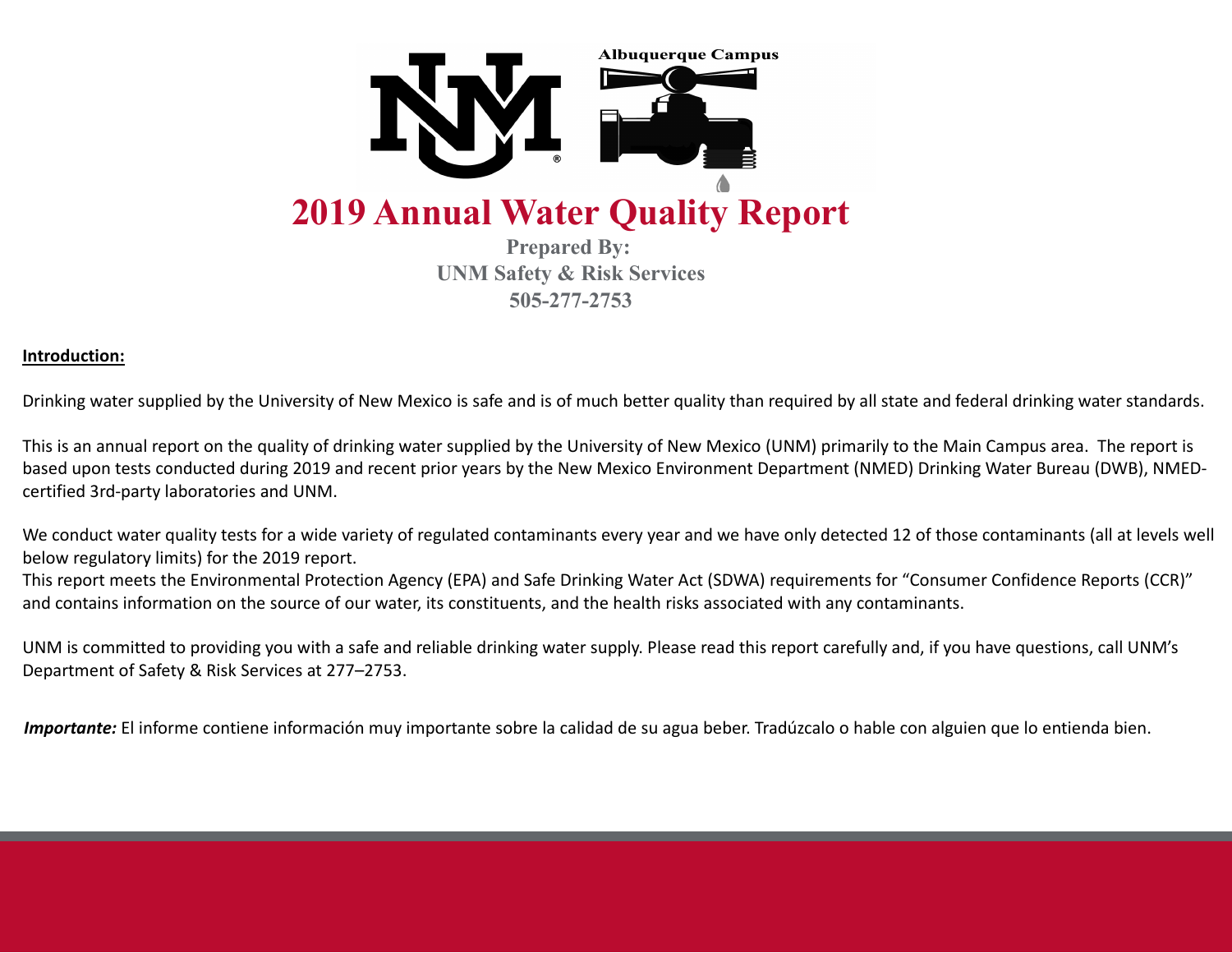# **Table of Detected Contaminants**

# **How to Read This Table**

**This report is based upon more than 400 drinking water tests primarily conducted during 2019 by the University of New Mexico. Terms used in the Water-Quality Table and in other parts of this report are defined in the Footnotes, Key and Definitions below.**

| <b>Contaminant</b>                            | Sample Date | <b>Concentration Unit</b> | <b>EPA's Action</b><br>Level or<br>Maximum Level<br>(MCL) | <b>Ideal Goal</b><br>(MCLG) | Maximum Level<br>Measured | Measured<br>Range | Violation | <b>Typical Sources</b>                                                                              |
|-----------------------------------------------|-------------|---------------------------|-----------------------------------------------------------|-----------------------------|---------------------------|-------------------|-----------|-----------------------------------------------------------------------------------------------------|
| <b>Inorganic</b>                              |             |                           |                                                           |                             |                           |                   |           |                                                                                                     |
| Arsenic                                       | 2/21/2017   | ppb                       | $10^A$                                                    | $\mathbf 0$                 | $\overline{7}$            | $7 - 7$           | No        | Erosion of natural volcanic deposits                                                                |
| <b>Asbestos</b>                               | 3/6/2019    | mfl                       | $\overline{7}$                                            | $\overline{7}$              | $.2\phantom{0}$           | $.2 - .2$         | No        | Decay of asbestos cement in watermains; erosion                                                     |
| <b>Copper</b>                                 | 7/14/2018   | ppm                       | 1.3 <sup>E</sup>                                          | 1.3 <sup>E</sup>            | $0.11*$                   | N/A               | No        | Corrosion of household plumbing systems, corrosion<br>of natural deposits                           |
| <b>Lead</b>                                   | 7/14/2018   | ppb                       | $15^E$                                                    | $\mathbf 0$                 | $3*$                      | $1 - 5$           | <b>No</b> | Corrosion of household plumbing systems, corrosion<br>of natural deposits                           |
| <b>Fluoride</b>                               | 2/21/2017   | ppm                       | 4                                                         | 4                           | 0.56                      | $0.56 - 0.56$     | No        | Erosion of natural deposits; Water additive that<br>promotes strong teeth.                          |
| <b>Nitrate Measured as</b><br><b>Nitrogen</b> | 2019        | ppm                       | 10                                                        | 10                          | .13                       | $.13 - .13$       | <b>No</b> | Runoff from fertilizer use, leaching from septic<br>tanks, sewage, and erosion of natural deposits. |
| <b>Radioactive</b>                            |             |                           |                                                           |                             |                           |                   |           |                                                                                                     |
| <b>Uranium</b>                                | 2/6/2014    | $\mu$ g/L                 | 30                                                        | $\mathbf 0$                 | 4.0                       | $4 - 4$           | No        | Erosion of natural deposits                                                                         |
| <b>Combined Radium 226/228</b>                | 2/6/2014    | pCi/L                     | 5                                                         | $\mathbf 0$                 | 0.08                      | $0.08 - 0.08$     | No        | Erosion of natural deposits                                                                         |
| Gross Alpha <sup>F</sup>                      | 2/6/2014    | pCi/L                     | 15                                                        | $\mathbf 0$                 | $2.8$                     | $0.1 - 2.8$       | No        | Erosion of natural deposits                                                                         |
| <b>Beta/photon emitters</b>                   | 2/6/2014    | pCi/L                     | 50                                                        | $\mathbf 0$                 | 5.5                       | $5.5 - 5.5$       | <b>No</b> | Decay of natural and man-made deposits                                                              |
| <b>Disinfection Byproducts</b>                |             |                           |                                                           |                             |                           |                   |           |                                                                                                     |
| Chlorine <sup>B</sup>                         | 2019        | ppm                       | $\overline{4}$                                            | $\overline{4}$              | 0.6                       | $0.5 - 0.6$       | <b>No</b> | By-product of drinking water disinfection                                                           |
| <b>Total Trihalomethanes</b>                  | 2019        | ppb                       | 80                                                        | N/A                         | 9                         | $.56 - 8.7$       | No        | By-product of drinking water disinfection                                                           |
| <b>Total Haloacetic Acids</b>                 | 2019        | ppb                       | 60                                                        | N/A                         | $\overline{2}$            | $0 - 4.2$         | <b>No</b> | By-product of drinking water disinfection                                                           |



**NOTE: All detected contaminant levels were at or below (cleaner than) the MCL or AL required for drinking water.**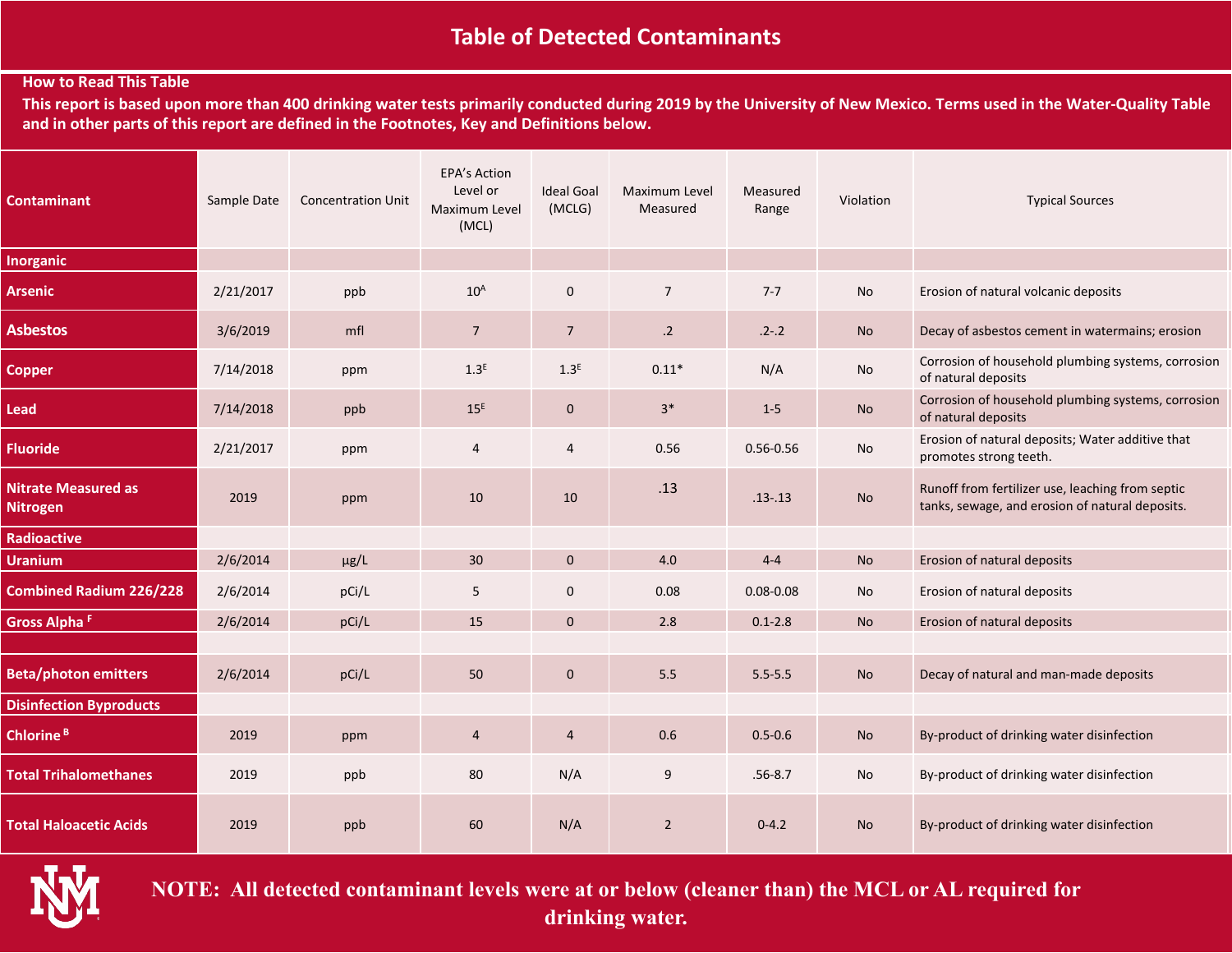# **Table of Undetected Contaminants**

| <b>Contaminant</b>       | Sample Date | Concentration Unit or Maximum Level | <b>EPA's Action Level</b><br>(MCL) | <b>Ideal Goal</b><br>(MCLG) | <b>Maximum Level</b><br>Measured | Measured<br>Range | Violation | <b>Typical Sources</b>                       |
|--------------------------|-------------|-------------------------------------|------------------------------------|-----------------------------|----------------------------------|-------------------|-----------|----------------------------------------------|
| <b>Inorganic</b>         |             |                                     |                                    |                             |                                  |                   |           |                                              |
| <b>Organic</b>           |             |                                     |                                    |                             |                                  |                   |           |                                              |
| Trichloroethylene        | 2018        | ppb                                 | 5                                  | $\mathbf 0$                 | <b>ND</b>                        | N/A               | No        | Discharge from industrial chemical factories |
| <b>Microbial</b>         |             |                                     |                                    |                             |                                  |                   |           |                                              |
| <b>Coliform Bacteria</b> | 2019        | detection                           |                                    | $\mathbf 0$                 | $\mathbf 0$                      | N/A               | No        | Naturally present in the environment         |

#### **Water Quality Table Footnotes <b>Key To Table Key To Table**

- 1 None of the sites tested indicated copper levels above the AL.
- 2 UNM does not add Fluoride to the drinking water.
- A This MCL was reduced to 10 in January of 2006 and is reported accordingly in this 2019 CCR.
- B Sodium Hypochlorite solution is used for disinfection.
- C Value represents MRDL
- D Value represents MRDLG
- E Action Level Values
- F Excludes Radon and Uranium
- \* 90th percentile value
- † Running annual average value

- AL Action Level
- MCL Maximum Contaminant Level
- MCLG Maximum Contaminant Level Goal
- MRDL Maximum Residual Disinfectant Level
- MRDLG Maximum Residual Disinfectant Level Goal
- MFL Million Fibers Per Liter
- pCi/l picoCuries per liter (a measure of radioactivity)
- ppm parts per million, or milligrams per liter (mg/l)
- ppb parts per billion, or micrograms per liter (ug/l)
- N/A Not Applicable
- ND Non-Detect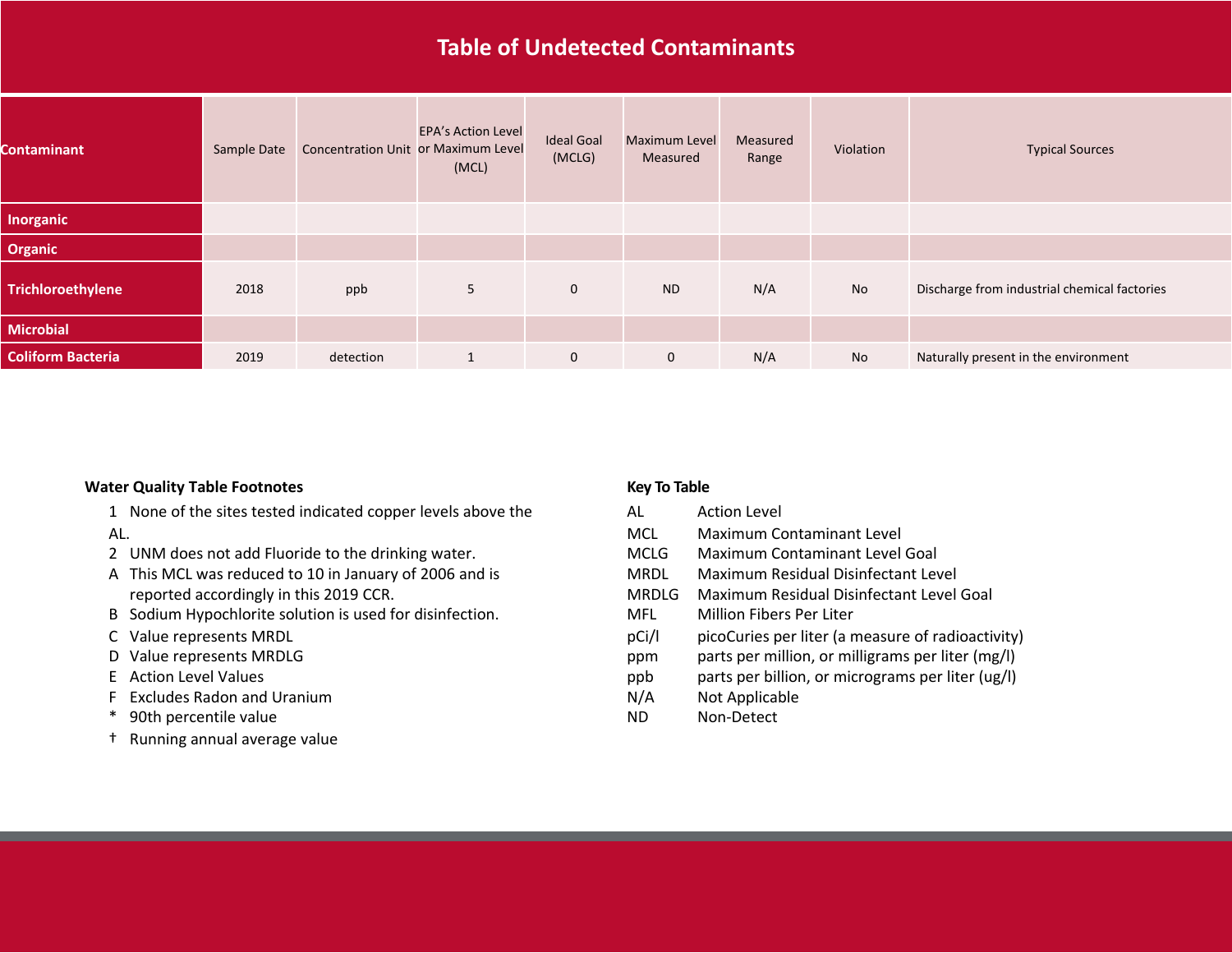## **Arsenic**

While UNM's drinking water meets the EPA's standard for arsenic, it does contain low levels of arsenic. EPA's standard balances the current understanding of arsenic's possible health effects against the costs of removing arsenic from drinking water. EPA continues to research the health effects of low levels of arsenic, which is a mineral known to cause cancer in humans at high concentrations, and is linked to other health effects such as skin damage and circulatory problems.

## **Radon**

During previous testing, our water showed a radon level of 226 picoCuries per liter (pCi/l). In March 2018, EPA established a MCL of 300 pCi/L for radon (2018 Edition of the Drinking Water Standards and Health Advisories Tables). Radon is a radioactive gas that occurs naturally in ground water and is released from water into the air during normal use. At high exposure levels it can cause lung cancer. Radon readings in our water are low and are not a cause for concern. For more information on radon testing & mitigation contact EPA's Radon Hotline at (800)- SOS-RADON.

## **Concerning Lead in Our Water**

In 2019, UNM water was sampled for lead contamination at 31 different distribution points on campus. Lead concentrations are measured in parts per billion (ppb) with 0 exceedances for the Action Level. The other 23 samples had no detectable lead concentrations above the NM State Laboratory's sample detection limit (SDL) of 9 ppb. The 90th percentile concentration of lead was 3 ppb. The EPA's SDL is 5 ppb and the Action Level for lead is 15 ppb. SDWA regulations do not allow lead levels this low to be included in the Water Quality Table.

If present, elevated levels of lead can cause serious health problems, especially for pregnant women and young children. Lead in drinking water is primarily from materials and components associated with service lines. UNM is responsible for providing high quality drinking water, but cannot control the variety of materials used in plumbing components.

When your water has been sitting for several hours, you can minimize the potential for lead exposure by flushing your tap for 30-120 seconds before drinking or cooking. If you are concerned about lead in your water, you may wish to have the water tested. Information on lead in drinking water, testing methods and steps you can take to minimize exposure is available from the Safe Drinking

Water Hotline (800-426-4791) or at http://ww

## **Definitions**

Action Level or AL: The concentration of a triggers treatment or other requirements whi Action Level is compared to the concentrati sample.

*Maximum Contaminant Level (MCL):* The highest allowed in drinking water. MCLs are set as clos best available treatment technology.

*Maximum Contaminant Level Goal (MCLG):* The level of a contaminant in MCLG): water below which there is no known or expe a margin of safety.

**Maximum Residual Disinfectant Level (MRDI** for water treatment that may not be exceeded unacceptable possibility of adverse health effe

*Maximum Residual Disinfectant Level Goal* disinfectant added for water treatment at wh effect on the health of persons would occur, and  $\epsilon$ of safety.